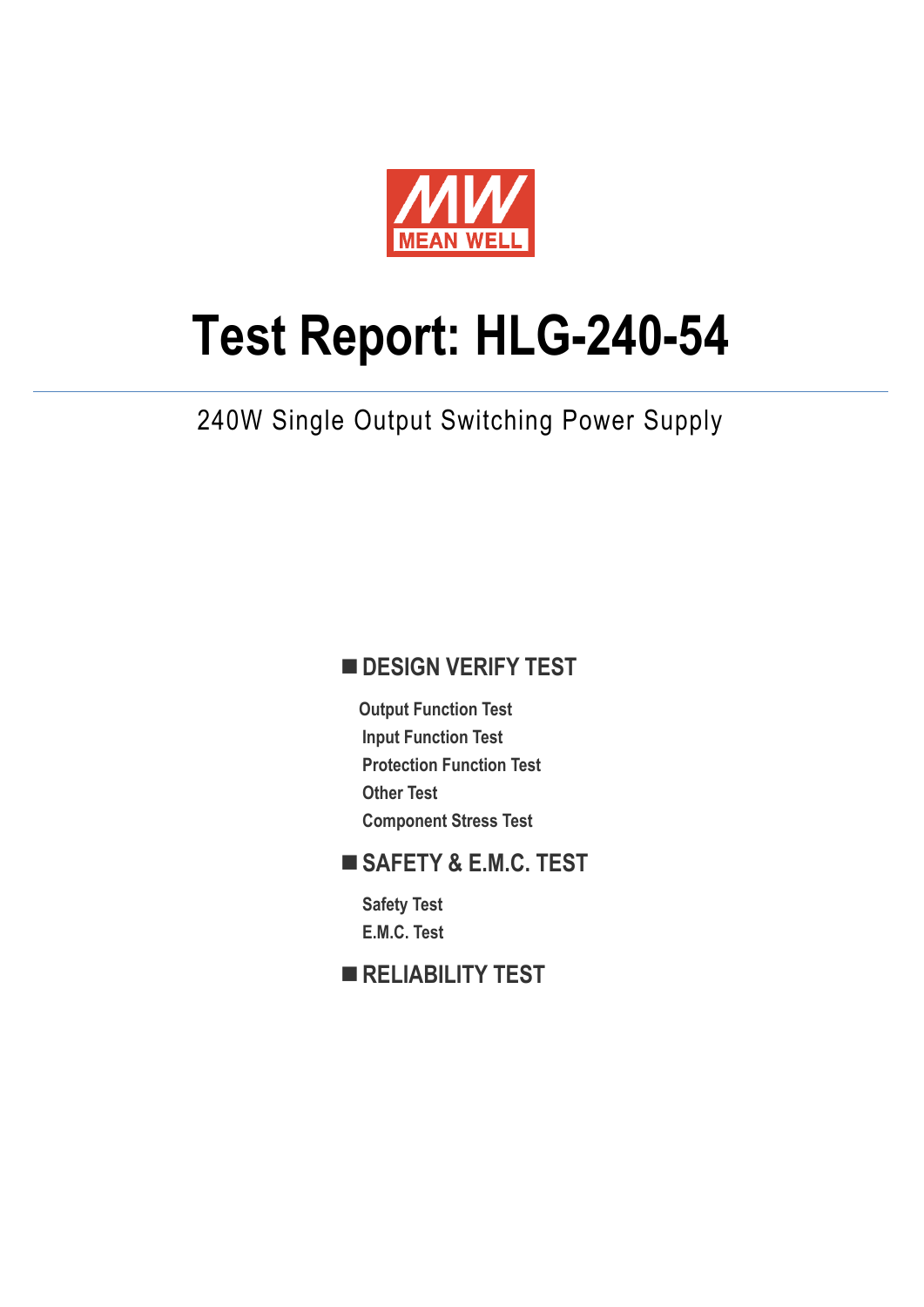

#### **DESIGN VERIFY TEST**

#### **OUTPUT FUNCTION TEST**

| <b>NO</b>      | <b>TEST ITEM</b>                   | <b>SPECIFICATION</b>                          | <b>TEST CONDITION</b>                                                       | <b>RESULT</b>                                      | <b>VERDICT</b> |
|----------------|------------------------------------|-----------------------------------------------|-----------------------------------------------------------------------------|----------------------------------------------------|----------------|
| $\mathbf{1}$   | <b>RIPPLE &amp; NOISE</b>          | V1: 350 mVp-p (Max)                           | I/P: 230 VAC<br>O/P:FULL LOAD<br>Ta: $25^{\circ}$ C                         | V1:<br>56.4<br>mVp-p (Max)                         | P              |
| $2^{\circ}$    | OUTPUT VOLTAGE<br>ADJUST RANGE     | CH1: 50 V~ 57 V                               | I/P: 230 VAC<br>I/P:115VAC<br>O/P:MIN LOAD<br>Ta: $25^{\circ}$ C            | 48.76V~60.13V /230VAC<br>48.76V~60.13 V/115VAC     | P              |
| 3              | <b>CURRENT ADJ RANGE</b>           | $2.23 A - 4.45 A$                             | I/P: 230 VAC<br>$O/P$ : $CV=Vo-2V$<br>Ta: $25^{\circ}$ C                    | $0.5A - 4.881$<br>A                                | P              |
| $\overline{4}$ | <b>CONSTANT CURRENT REGION</b>     | 27 V~54V                                      | I/P: 230 VAC<br>O/P:CV MODE<br>Ta: $25^{\circ}$ C                           | O/P=27V: 4.553 A<br>O/P=53V: 4.508 A               | P              |
| 5              | OUTPUT VOLTAGE<br><b>TOLERANCE</b> | $V1: -1\% \sim 1\%$ (Max)                     | I/P: 100 VAC /264VAC<br>O/P:FULL/ 0% LOAD<br>Ta: $25^{\circ}$ C             | $V1: -0.07 % ~0.07$<br>$\%$                        | P              |
| $6\phantom{a}$ | <b>LINE REGULATION</b>             | $V1: -0.5\% \sim 0.5\%$ (Max)                 | I/P:100 VAC ~264 VAC<br>O/P:FULL LOAD<br>Ta: $25^{\circ}$ C                 | V1: 0<br>% ~ 0<br>%                                | P              |
| $\overline{7}$ | <b>LOAD REGULATION</b>             | $V1: -0.5\% \sim 0.5\%$ (Max)                 | I/P: 230 VAC<br>O/P:FULL ~MIN LOAD<br>Ta: $25^{\circ}$ C                    | V1: -0.06 %~ 0.06 %                                | P              |
| 8              | SET UP TIME                        | 230VAC/2500 ms (Max)<br>115VAC/ 2500 ms (Max) | I/P: 230 VAC<br>I/P: 115 VAC<br>O/P:FULL LOAD<br>Ta: $25^{\circ}$ C         | 230VAC/ 1747 ms<br>115 VAC/ 1798 ms                | P              |
| 9              | <b>RISE TIME</b>                   | 230VAC/80 ms (Max)<br>115VAC/ 80 ms (Max)     | I/P: 230 VAC<br>I/P: 115 VAC<br>O/P:FULL LOAD<br>Ta: $25^{\circ}$ C         | 230VAC/<br>52<br>ms<br><b>115 VAC/</b><br>52<br>ms | P              |
| 10             | HOLD UP TIME                       | 230VAC/ 15 ms (Typ)<br>115VAC/ 15 ms (Typ)    | I/P: 230 VAC<br>I/P: 115 VAC<br>O/P:FULL LOAD<br>Ta: $25^{\circ}$ C         | 230VAC/<br>17.3<br>ms<br>115 VAC/<br>17<br>ms      | P              |
|                | 11 OVER/UNDERSHOOT TEST            | $<\pm5\%$                                     | I/P: 230 VAC<br>O/P:FULL LOAD<br>Ta:25 $^\circ$ C                           | TEST:< 5 %                                         | P              |
| 12             | DYNAMIC LOAD                       | V1: 5400 mVp-p                                | I/P: 230 VAC<br>O/P:(1)FULL /Min LOAD<br>90%DUTY/1KHZ<br>Ta: $25^{\circ}$ C | 198mVp-p                                           | P              |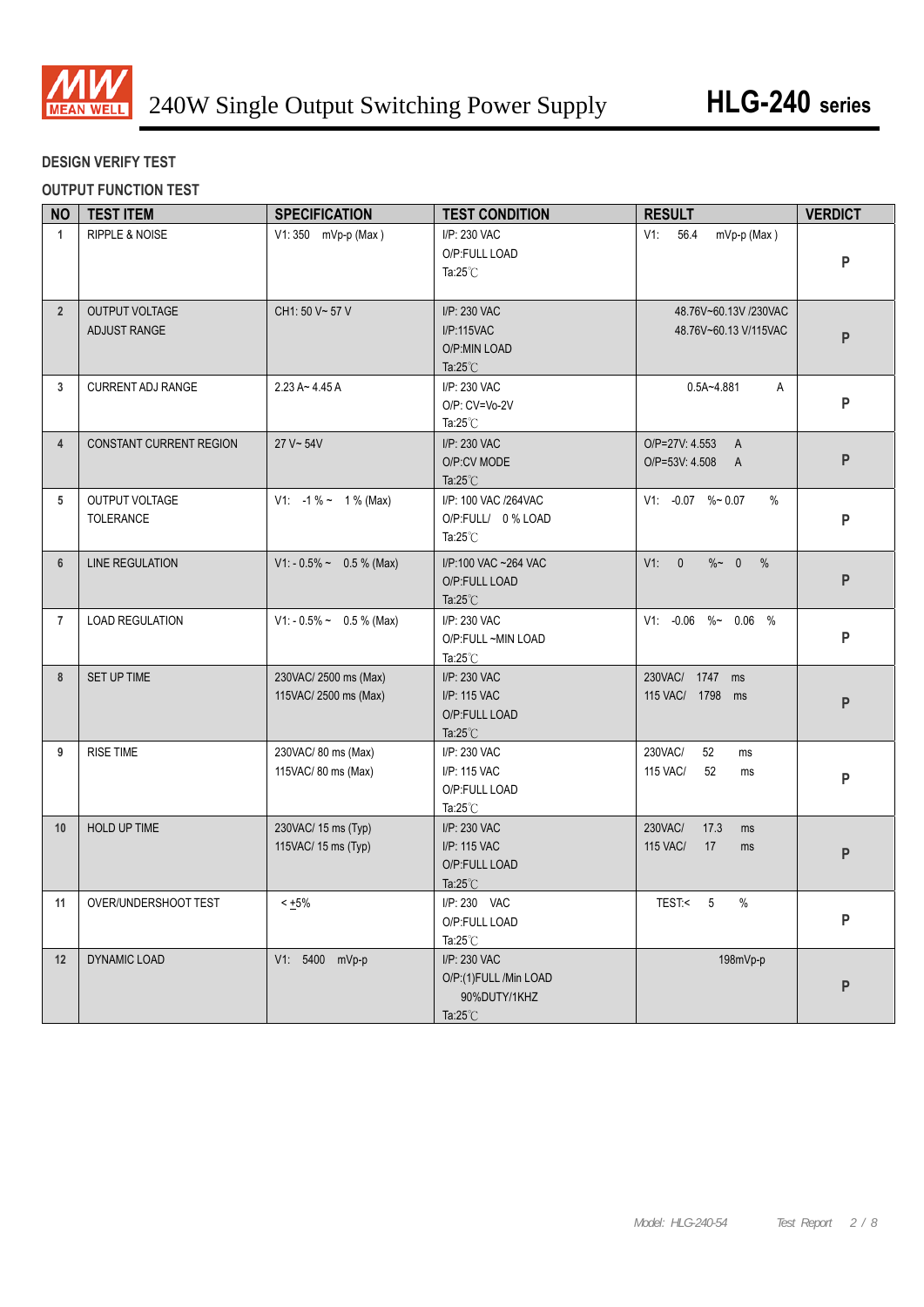

| <b>DIMMER TEST</b> | SPEC:          |                                                                     |        |            |        |        |            |        |            |            |        |                 |            |  |
|--------------------|----------------|---------------------------------------------------------------------|--------|------------|--------|--------|------------|--------|------------|------------|--------|-----------------|------------|--|
| (B Type only)      |                | *Reference resistance value for output current adjustment (Typical) |        |            |        |        |            |        |            |            |        |                 |            |  |
|                    |                | Resistance<br>value                                                 | 10K    | <b>20K</b> | 30K    | 40K    | <b>50K</b> | 60K    | <b>70K</b> | <b>80K</b> | 90K    | 100K            |            |  |
|                    |                | Output<br>current                                                   | 10%    | 20%        | 30%    | 40%    | 50%        | 60%    | 70%        | 80%        | 90%    | 100%            |            |  |
|                    |                | *1 ~ 10V dimming function for output current adjustment (Typical)   |        |            |        |        |            |        |            |            |        |                 |            |  |
|                    |                | Dimming<br>value                                                    | 1V     | 2V         | 3V     | 4V     | 5V         | 6V     | 7V         | 8V         | 9V     | 10 <sub>V</sub> |            |  |
|                    |                | Output<br>current                                                   | 10%    | 20%        | 30%    | 40%    | 50%        | 60%    | 70%        | 80%        | 90%    | 100%            |            |  |
|                    |                | *10V PWM signal for output current adjustment (Typical)             |        |            |        |        |            |        |            |            |        |                 |            |  |
|                    |                | Duty value                                                          | 10%    | 20%        | 30%    | 40%    | 50%        | 60%    | 70%        | 80%        | 90%    | 100%            |            |  |
|                    |                | Output                                                              | 10%    | 20%        | 30%    | 40%    | 50%        | 60%    | 70%        | 80%        | 90%    | 100%            |            |  |
|                    |                | current                                                             |        |            |        |        |            |        |            |            |        |                 |            |  |
|                    |                | TEST RESULT: I/P : 230 VAC;Ta : 25℃<br>Resistance<br>value          | 10K    | 20K        | 30K    | 40K    | 50K        | 60K    | <b>70K</b> | 80K        | 90K    |                 | 100K       |  |
|                    |                | Output<br>current                                                   | 0.394A | 0.868A     | 1.335A | 1.947A | 2.258A     | 2.717A | 3.133A     | 3.586A     | 4.001A |                 | 4.401A     |  |
|                    |                | %                                                                   | 8.85%  | 19.51%     | 30.00% | 43.75% | 50.74%     | 61.06% | 70.40%     | 80.58%     | 89.91% |                 | 98.90%     |  |
|                    |                | Dimming<br>value                                                    | 1V     | 2V         | 3V     | 4V     | 5V         | 6V     | 7V         | 8V         | 9V     |                 | <b>10V</b> |  |
|                    | $\overline{c}$ | Output<br>current                                                   | 0.401A | 0.873A     | 1.341A | 1.797A | 2.264A     | 2.738A | 3.207A     | 3.653A     | 4.121A |                 | 4.455A     |  |
|                    |                | %                                                                   | 9.01%  | 19.62%     | 30.13% | 40.38% | 50.88%     | 61.53% | 72.07%     | 82.09%     | 92.61% |                 | 100.11%    |  |
|                    |                | Duty<br>value                                                       | 10%    | 20%        | 30%    | 40%    | 50%        | 60%    | 70%        | 80%        | 90%    |                 | 100%       |  |
|                    | 3              | Output<br>current                                                   | 0.440A | 0.914A     | 1.371A | 1.821A | 2.266A     | 2.708A | 3.146A     | 3.585A     | 4.024A |                 | 4.461A     |  |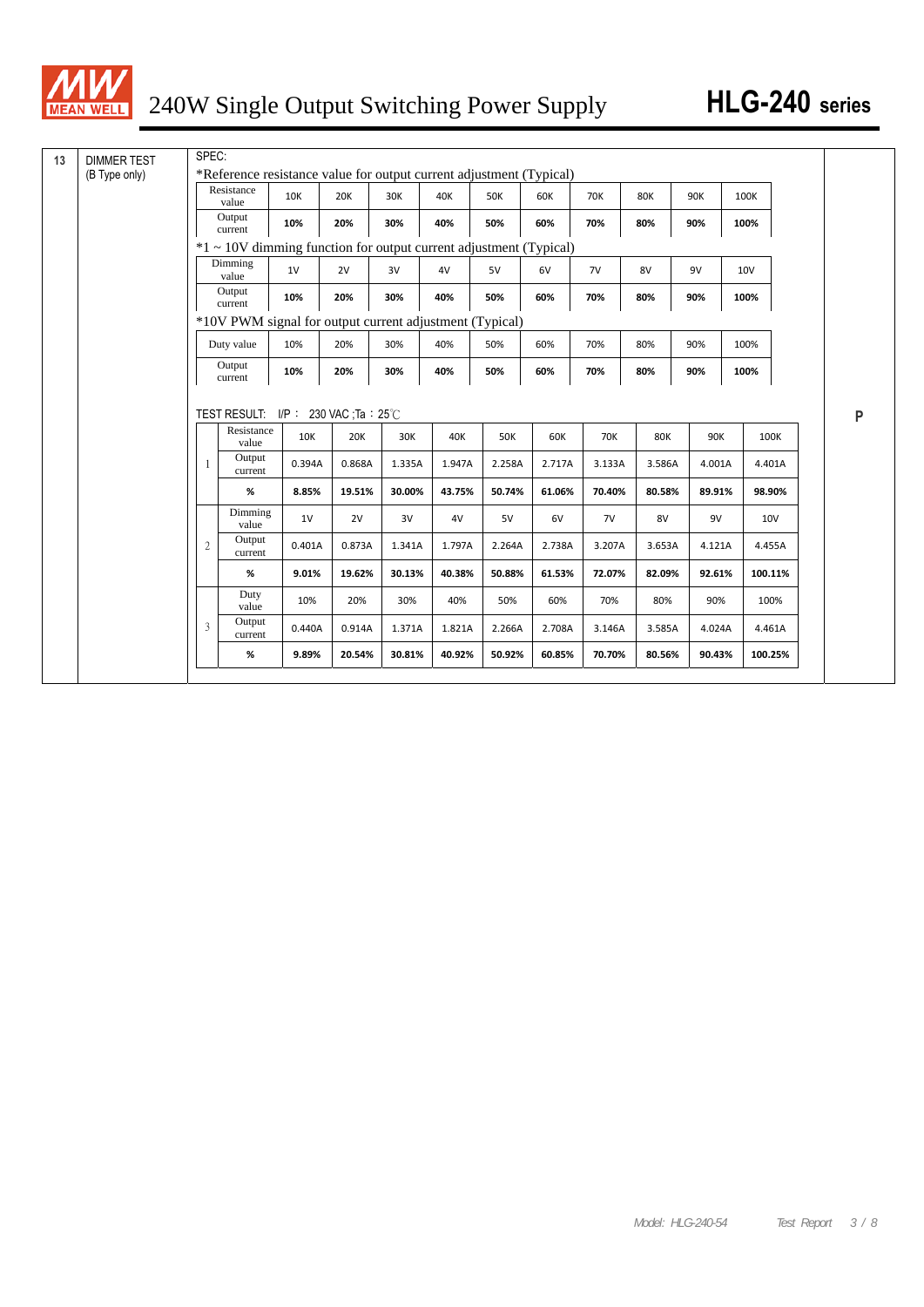

#### **INPUT FUNCTION TEST**

| <b>NO</b>               | <b>TEST ITEM</b>             | <b>SPECIFICATION</b>                                                                                                    | <b>TEST CONDITION</b>                                                                                                                      | <b>RESULT</b>                                                                                            | <b>VERDICT</b> |
|-------------------------|------------------------------|-------------------------------------------------------------------------------------------------------------------------|--------------------------------------------------------------------------------------------------------------------------------------------|----------------------------------------------------------------------------------------------------------|----------------|
| $\mathbf{1}$            | <b>INPUT VOLTAGE RANGE</b>   | 90VAC~264 VAC                                                                                                           | I/P:TESTING<br>O/P:FULL LOAD<br>Ta: $25^{\circ}$ C                                                                                         | 59V~264V                                                                                                 |                |
|                         |                              |                                                                                                                         | $I/P$ :<br>(1) LOW-LINE-3V=87 V<br>(2)HIGH-LINE=264 V<br>O/P:FULL/MIN LOAD<br>ON: 30 Sec. OFF: 30 Sec 10MIN<br>(AC POWER ON/OFF NO DAMAGE) | TEST: OK                                                                                                 | P              |
| $\overline{2}$          | <b>INPUT FREQUENCY RANGE</b> | 47HZ ~63 HZ<br>NO DAMAGE OSC                                                                                            | I/P: 100 VAC ~264VAC<br>O/P:FULL~MIN LOAD<br>Ta: $25^{\circ}$ C                                                                            | OK                                                                                                       | P              |
| 3                       | POWER FACTOR                 | 0.95/230 VAC FULL LOAD (TYP)<br>0.98/115 VAC FULL LOAD (TYP)<br>0.9/230 VAC 65% LOAD (TYP)<br>0.9/115 VAC 65%LOAD (TYP) | I/P: 230 VAC<br>I/P: 115 VAC<br>O/P:FULL LOAD / 65% LOAD<br>Ta: $25^{\circ}$ C                                                             | PF=0.953 /230V/100%LOAD<br>$PF=1$<br>/115V/100%LOAD<br>PF=0.917 /230V/65%LOAD<br>$PF=1$<br>/115V/65%LOAD | P              |
| $\overline{\mathbf{4}}$ | <b>EFFICIENCY</b>            | 94 % (TYP)                                                                                                              | I/P: 230 VAC<br>O/P:FULL LOAD<br>Ta: $25^{\circ}$ C                                                                                        | $\frac{0}{0}$<br>94.14                                                                                   | P              |
| 5                       | <b>INPUT CURRENT</b>         | 230 V/2 A (Typ)<br>115 V/ 4 A (Typ)                                                                                     | I/P: 230 VAC<br>I/P: 115 VAC<br>O/P:FULL LOAD<br>Ta: $25^{\circ}$ C                                                                        | $1 = 1.15$<br>A/230VAC<br>$I = 2.29$<br>A/ 115VAC                                                        | P              |
| 6                       | <b>INRUSH CURRENT</b>        | 230 V/ 75A (Typ)<br><b>COLD START</b>                                                                                   | I/P: 230 VAC<br>O/P:FULL LOAD<br>Ta: $25^{\circ}$ C                                                                                        | 66<br>A/230VAC<br>$=$                                                                                    | P              |

#### **PROTECTION FUNCTION TEST**

| <b>NO</b>      | <b>TEST ITEM</b>            | <b>SPECIFICATION</b>                      | <b>TEST CONDITION</b>                                                             | <b>RESULT</b>                                                                                        | <b>VERDICT</b> |
|----------------|-----------------------------|-------------------------------------------|-----------------------------------------------------------------------------------|------------------------------------------------------------------------------------------------------|----------------|
| -1             | OVER LOAD PROTECTION        | 95 %~108 %                                | I/P: 264 VAC<br>I/P: 230 VAC<br>I/P: 100 VAC<br>O/P:TESTING<br>Ta: $25^{\circ}$ C | %/264VAC<br>101<br>%/230VAC<br>101<br>%//100VAC<br>101<br><b>Constant Current Limiting</b>           | P              |
| $\overline{2}$ | OVER VOLTAGE PROTECTION     | V1: 59 V~65V                              | I/P: 264 VAC<br>I/P: 230 VAC<br>I/P: 90 VAC<br>O/P:MIN LOAD<br>Ta: $25^{\circ}$ C | 64.3 V/264VAC<br>64.3 V/230VAC<br>64.3V/90VAC<br>Shunt down Re- power ON                             | P              |
| 3              | OVER TEMPERATURE PROTECTION | SPEC:<br>TSW1: 105±5℃ O.T.P.<br>NO DAMAGE | I/P: 230 VAC<br>O/P:FULL LOAD                                                     | O.T.P. Active<br>Shut down o/p volotage, recovers<br>automatically after<br>temperature<br>goes down | P              |
| $\overline{4}$ | SHORT PROTECTION            | SHORT EVERY OUTPUT<br>1 HOUR NO DAMAGE    | I/P: 264VAC<br>O/P: FULL LOAD<br>Ta: $25^{\circ}$ C                               | NO DAMAGE<br>Hiccup Mode                                                                             | P              |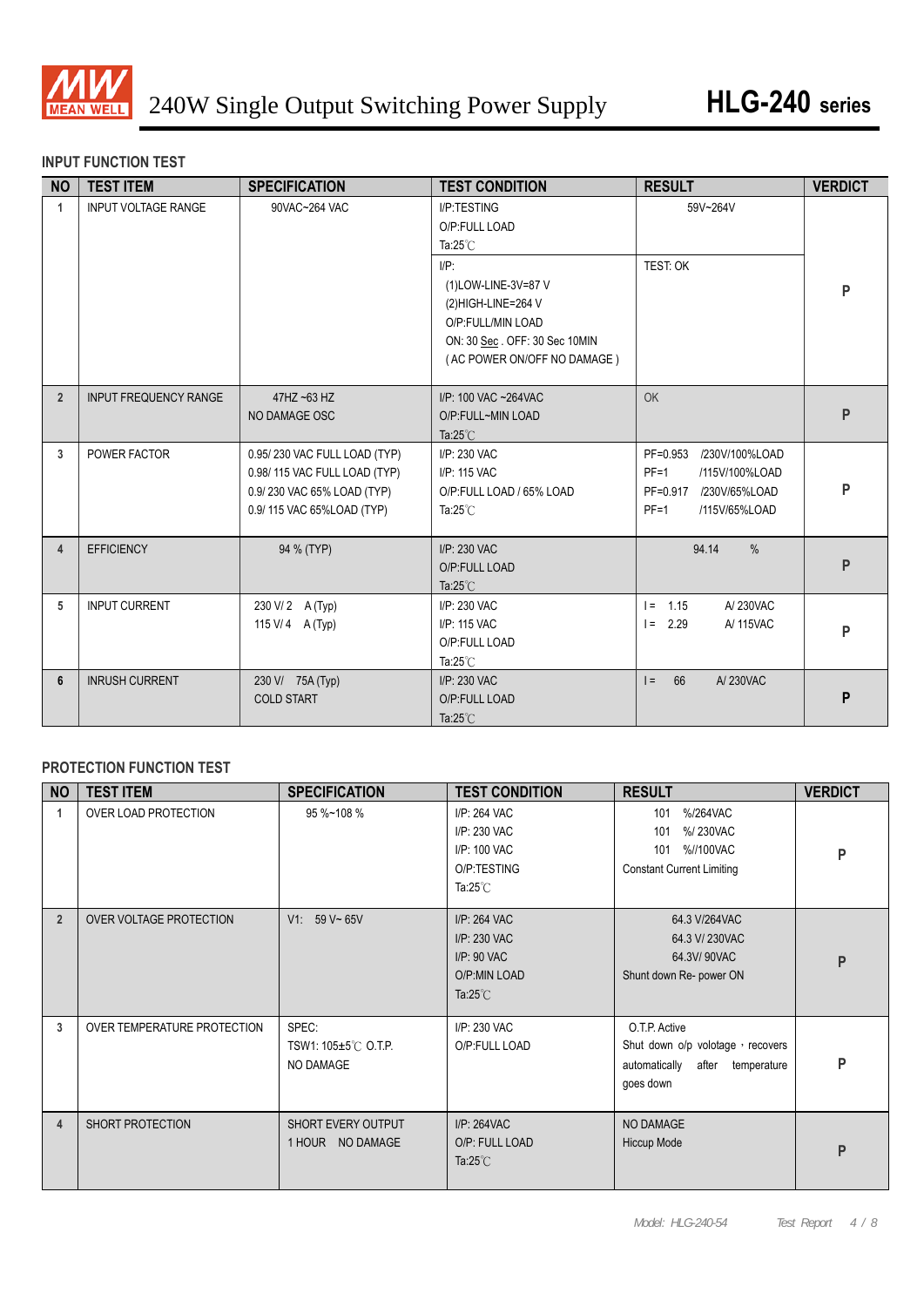

#### **COMPONENT STRESS TEST**

| <b>NO</b>      | <b>TEST ITEM</b>                                      | <b>SPECIFICATION</b>                  | <b>TEST CONDITION</b>                                                                                                                                 |                   | <b>RESULT</b>           |                                  | <b>VERDICT</b> |
|----------------|-------------------------------------------------------|---------------------------------------|-------------------------------------------------------------------------------------------------------------------------------------------------------|-------------------|-------------------------|----------------------------------|----------------|
| $\mathbf{1}$   | Power Transistor<br>(D to S) or (C to E) Peak Voltage | Q3 Rated<br>IRFB20N50K 20A/ 500V      | $I/P$ : High-Line +3V = 267 V<br>O/P: (1)Full Load Turn on<br>(2) Output Short<br>(3) Fulll load continue<br>Ta: $25^{\circ}$ C                       | (1)<br>(2)<br>(3) | 464<br>442<br>460       | V<br>V<br>V                      | P              |
| $2^{\circ}$    | Diode Peak Voltage                                    | Rated<br>Q101<br>YA868C15RSC 30A/150V | I/P : High-Line +3V = 267 V<br>O/P: (1)Full Load Turn on<br>(2) Output Short<br>(3) Fulll load continue<br>Ta: $25^{\circ}$ C                         | (1)<br>(2)<br>(3) | 123<br>123<br>123       | $\vee$<br>$\vee$<br>$\vee$       | P              |
|                |                                                       | Rated<br>Q102<br>YA868C15RSC 30A/150V | $I/P$ : High-Line +3V = 267 V<br>O/P: (1)Full Load Turn on<br>(2) Output Short<br>(3) Fulll load continue<br>Ta: $25^{\circ}$ C                       | (1)<br>(2)<br>(3) | 124<br>27<br>123        | $\vee$<br>$\vee$<br>$\vee$       |                |
| $\overline{3}$ | Input Capacitor Voltage                               | C5 Rated:<br>NCC:<br>150µ/420 V/105°C | I/P : High-Line +3V = 267 V<br>O/P: (1)Full Load Turn on /Off<br>(2) Min load Turn on /Off<br>(3) Full Load /Min load<br>Change<br>Ta: $25^{\circ}$ C | (1)<br>(2)<br>(3) | 399<br>416<br>416       | V<br>$\vee$<br>V                 | P              |
| $\overline{4}$ | Control IC Voltage Test                               | U 70 Rated<br>L6599AD: 8.85V~16V      | I/P : High-Line +3V = 267 V<br>O/P: (1)Full Load Turn on /Off<br>(2) Min load Turn on /Off<br>(3) Full Load /Min load<br>Change<br>Ta: $25^{\circ}$ C | (1)<br>(2)<br>(3) | 13.13<br>13.11<br>13.13 | $\vee$<br>$\vee$<br>$\vee$       | P              |
| 5              | P.F.C Transistor<br>(D to S) or (C to E) Peak Voltage | Rated<br>Q1<br>STW25NM50N 22A/500V    | $I/P$ : High-Line +3V = 267 V<br>O/P: (1)Full Load Turn on<br>(2) Output Short<br>(3) Fulll load continue<br>Ta: $25^{\circ}$ C                       | (1)<br>(2)<br>(3) | 478<br>462<br>454       | $\mathsf{V}$<br>$\vee$<br>$\vee$ | P              |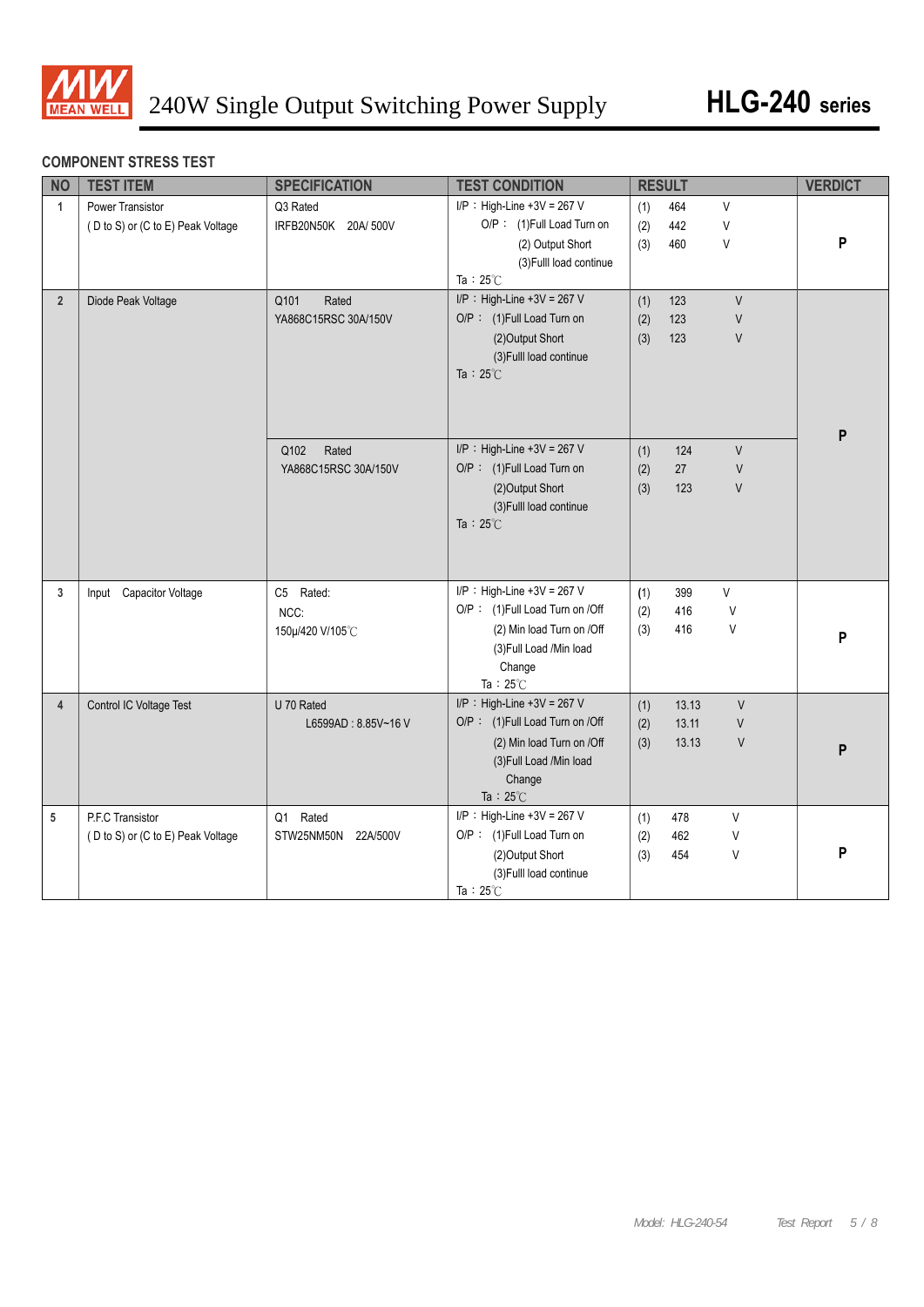

### **SAFETY & EMC TEST**

#### **SAFETY TEST**

| <b>NO</b>      | <b>TEST ITEM</b>            | <b>SPECIFICATION</b>                                                                              | <b>TEST CONDITION</b>                                                                                           | <b>RESULT</b>                                                                                        | <b>VERDICT</b> |
|----------------|-----------------------------|---------------------------------------------------------------------------------------------------|-----------------------------------------------------------------------------------------------------------------|------------------------------------------------------------------------------------------------------|----------------|
| 1              | WITHSTAND VOLTAGE           | IEC60950-1<br>I/P-O/P: 3.75KVAC/min<10mA<br>I/P-FG:2 KVAC/min<10mA<br>O/P-FG:0.5KVAC/min<10mA     | I/P-O/P: 4 KVAC/min<br>I/P-FG: 2.4KVAC/min<br>O/P-FG: 0.6 KVAC/min<br>Ta: $25^{\circ}$ C                        | $I/P$ -O/P:<br>4.90<br>mA<br>$I/P-FG$ :<br>4.05<br>mA<br>O/P-FG: 5.15<br>mA<br>NO DAMAGE             | P              |
| $\overline{2}$ | <b>ISOLATION RESISTANCE</b> | $I/P$ -O/P:500VDC>100M $\Omega$<br>I/P-FG: 500VDC>100M $\Omega$<br>$O/P$ -FG:500VDC>100M $\Omega$ | $I/P$ -O/P:<br>500<br><b>VDC</b><br>$I/P-FG$ :<br>500<br><b>VDC</b><br>O/P-FG: 500<br>VDC<br>Ta: $25^{\circ}$ C | $I/P$ -O/P: 27.2<br>$G\Omega$<br>$I/P-FG$ :<br>16.8<br>GΩ<br>$O/P-FG$ : 30<br>$G\Omega$<br>NO DAMAGE | P              |
| 3              | <b>GROUNDING CONTINUITY</b> | IEC60950-1<br>FG(PE) TO CHASSIS<br>OR TRACE < $100 \text{ m}\Omega$                               | 2min<br>40A<br>Ta: $25^{\circ}$ C                                                                               | 13<br>$m\Omega$                                                                                      | P              |
| $\overline{4}$ | <b>LEAKAGE CURRENT</b>      | IEC60950-1<br>$< 0.75$ mA / 240VAC                                                                | I/P: 264 VAC<br>O/P:Min LOAD<br>Ta: $25^{\circ}$ C                                                              | 0.36<br>$L-FG$ :<br>mA<br>$0.36$ mA<br>$N-FG$ :                                                      | P              |
| 5              | APPROVAL                    | TUV: Certificate NO : R50171244<br>UL: File $NO \div E127738$                                     |                                                                                                                 |                                                                                                      | P              |

#### **E.M.C TEST**

| <b>NO</b>      | <b>TEST ITEM</b>  | <b>SPECIFICATION</b>                                             | <b>TEST CONDITION</b>                                                                   | <b>RESULT</b>                        | <b>VERDICT</b> |
|----------------|-------------------|------------------------------------------------------------------|-----------------------------------------------------------------------------------------|--------------------------------------|----------------|
| 1              | <b>HARMONIC</b>   | EN61000-3-2<br><b>CLASS A</b><br><b>CLASS C</b>                  | I/P: 240VAC/50HZ<br>LOAD:LED/ELECTRONIC LOAD<br>O/P:100%/50% LOAD<br>Ta: $25^{\circ}$ C | PASS                                 | P              |
| $2^{\circ}$    | <b>CONDUCTION</b> | EN55022 EN55015<br><b>CLASS B</b>                                | I/P: 230 VAC (50HZ)<br>O/P:FULL/50% LOAD<br>Ta: $25^{\circ}$ C                          | <b>PASS</b><br>Test by certified Lab | P              |
| 3 <sup>1</sup> | <b>RADIATION</b>  | EN55022 EN55015<br><b>CLASS B</b>                                | I/P: 230 VAC (50HZ)<br>O/P:FULL LOAD<br>Ta: $25^{\circ}$ C                              | PASS<br>Test by certified Lab        | P              |
| $\overline{4}$ | E.S.D             | EN61000-4-2<br><b>LIGHT INDUSTRY</b><br>AIR:8KV / Contact:4KV    | I/P: 230 VAC/50HZ<br>O/P:FULL LOAD<br>Ta: $25^{\circ}$ C                                | CRITERIA A                           | P              |
| 5              | E.F.T             | EN61000-4-4<br><b>LIGHT INDUSTRY</b><br><b>INPUT: 2KV</b>        | I/P: 230 VAC/50HZ<br>O/P:FULL LOAD<br>Ta: $25^{\circ}$ C                                | CRITERIA A                           | P              |
| $6\phantom{a}$ | <b>SURGE</b>      | IEC61000-4-5<br><b>LIGHT INDUSTRY</b><br>$L-N:2KV$<br>L.N-PE:4KV | I/P: 230 VAC/50HZ<br>O/P:FULL LOAD<br>Ta: $25^{\circ}$ C                                | CRITERIA A                           | P              |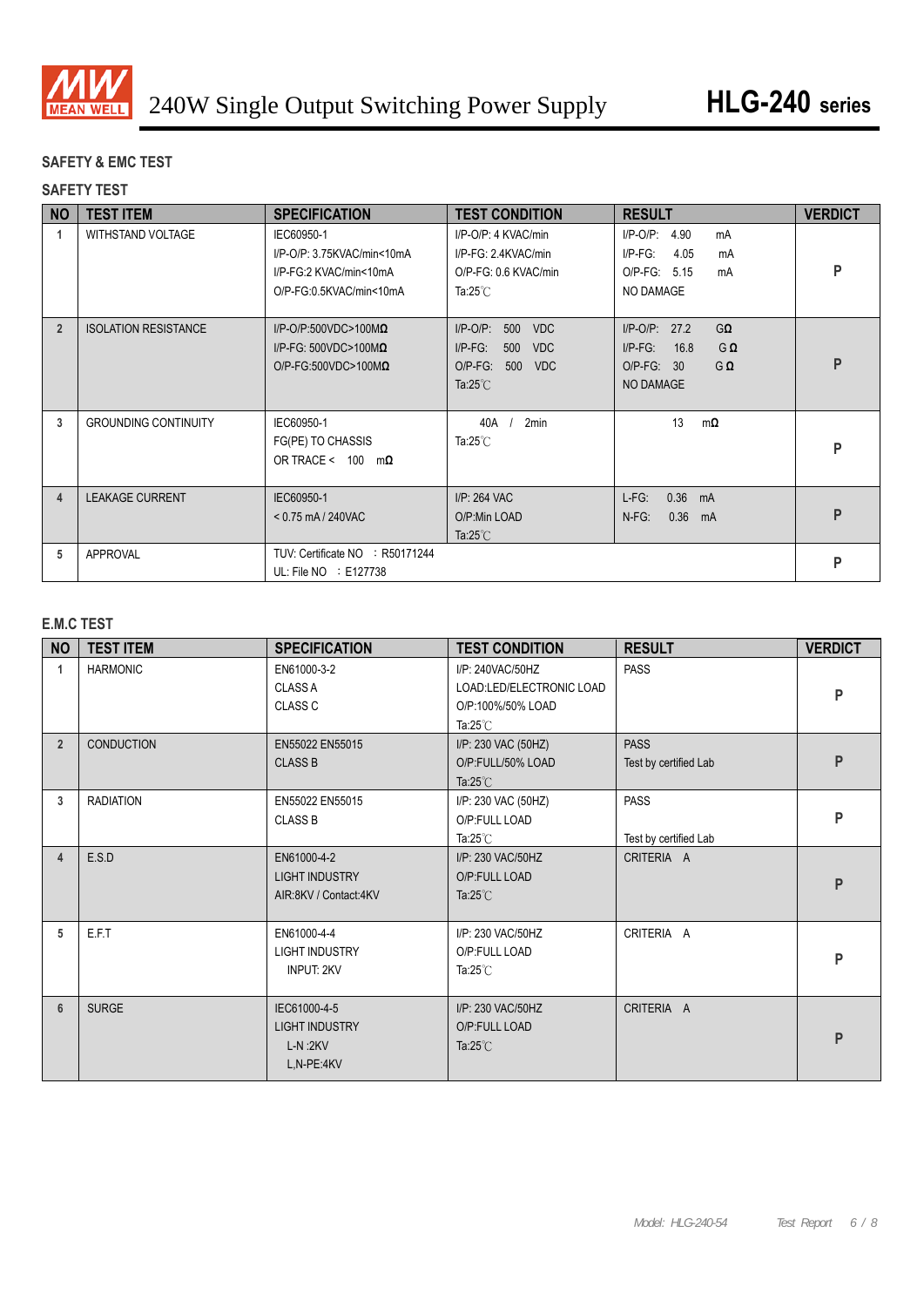

# **Reliability Test**

| <b>NO</b>      | <b>TEST ITEM</b>         |                                       |                    | <b>SPECIFICATION</b>                                              |  | <b>TEST CONDITION</b>                                | <b>RESULT</b>        |           |                       |   | <b>VERDICT</b> |  |  |
|----------------|--------------------------|---------------------------------------|--------------------|-------------------------------------------------------------------|--|------------------------------------------------------|----------------------|-----------|-----------------------|---|----------------|--|--|
| $\mathbf{1}$   | TEMPERATURE RISE TEST    | MODEL: HLG-240H-24                    |                    |                                                                   |  |                                                      |                      |           |                       |   |                |  |  |
|                |                          | 1. ROOM AMBIENT BURN-IN: 1.5 HRS      |                    |                                                                   |  |                                                      |                      |           |                       |   |                |  |  |
|                |                          | I/P: 230VAC O/P: FULL LOAD Ta=26.5 °C |                    |                                                                   |  |                                                      |                      |           |                       |   |                |  |  |
|                |                          |                                       |                    | 2. HIGH AMBIENT BURN-IN: 12 HRS                                   |  |                                                      |                      |           |                       |   |                |  |  |
|                |                          |                                       |                    |                                                                   |  | I/P: 230VAC O/P: FULL LOAD Ta=61.7 °C                |                      |           |                       |   |                |  |  |
|                |                          |                                       |                    |                                                                   |  |                                                      | ROOM AMBIENT         |           | <b>HIGH AMBIENT</b>   |   |                |  |  |
|                |                          |                                       | N <sub>O</sub>     | Position                                                          |  | P/N                                                  | Ta= 26.5 $\degree$ C |           | Ta= 61.7 $^{\circ}$ C |   |                |  |  |
|                |                          |                                       | $\mathbf{1}$       | LF1                                                               |  | TR688-R4                                             | 64.0°C               |           | $91.1^{\circ}$ C      |   |                |  |  |
|                |                          |                                       | $\overline{2}$     | C <sub>1</sub>                                                    |  | 684/275VAC 20% P=15 R.46                             | $61.3^{\circ}$ C     |           | 89.3°C                |   |                |  |  |
|                |                          |                                       | 3                  | LF <sub>2</sub>                                                   |  | TR827-R1 R-16x12x8C                                  | 63.4°C               |           | $91.2^{\circ}$ C      |   |                |  |  |
|                |                          |                                       | $\overline{4}$     | BD1                                                               |  | 10A/800V SILICON US10KB80R                           | 64.0°C               |           | 92.7°C                |   | P              |  |  |
|                |                          |                                       | 5                  | L2                                                                |  | TR892 CS-17212 142u GS220                            | 62.7°C               |           | 90.9°C                |   |                |  |  |
|                |                          |                                       | 6                  | L1                                                                |  | DT TF1940 QP-3325 CLG-240                            | $61.5^{\circ}$ C     |           | 89.9°C                |   |                |  |  |
|                |                          |                                       | $\overline{7}$     | Q <sub>1</sub>                                                    |  | SPW20N60C3 20.7A/600V TO247                          | 64.7°C               |           | 93.2°C                |   |                |  |  |
|                |                          |                                       | 8                  | U1                                                                |  | NCP1605DR2G SOIC-16                                  | $61.5^{\circ}$ C     |           | 90.2°C                |   |                |  |  |
|                |                          |                                       | 9                  | TSW1                                                              |  | ST-22W-R0 105℃ 60mm                                  | $64.1^{\circ}$ C     |           | 92.7°C                |   |                |  |  |
|                |                          |                                       | 10                 | Q3                                                                |  | STF21NM60N 17A/600V TO220 FP                         | 65.1°C               |           | 93.3°C                |   |                |  |  |
|                |                          |                                       | 11                 | T1                                                                |  | TF1944 LP-3925 CLG-240-24 B                          | 79.0°C               |           | 106.6°C               |   |                |  |  |
|                |                          |                                       | 12                 | Q101                                                              |  | IRFB3607PBF 80A/75V                                  | 69.6°C               |           | 98.3°C                |   |                |  |  |
|                |                          |                                       | 13                 | C102                                                              |  | 1000u/35V UL10Kh 12.5*20 ZLH                         | 66.5°C               |           | 94.9°C                |   |                |  |  |
|                |                          |                                       | 14                 | LF101                                                             |  | TR847-R2 T14x8x7(A07)                                | 71.8°C               |           | $100.1^{\circ}$ C     |   |                |  |  |
|                |                          |                                       |                    |                                                                   |  |                                                      |                      |           |                       |   |                |  |  |
| $\overline{2}$ | OVER LOAD BURN-IN TEST   |                                       | NO DAMAGE          |                                                                   |  | $I/P$ : 230 VAC                                      |                      | TEST: OK  |                       |   |                |  |  |
|                |                          |                                       | 1 HOUR (MIN)       |                                                                   |  | O/P: O/P SHORT TEST                                  |                      |           |                       |   | P              |  |  |
|                |                          |                                       |                    |                                                                   |  | Ta : $25^{\circ}$ C                                  |                      |           |                       |   |                |  |  |
| 3              | LOW TEMPERATURE          |                                       |                    | TURN ON AFTER 2 HOUR                                              |  | I/P: 230 VAC/100VAC                                  |                      | TEST: OK  |                       |   |                |  |  |
|                | TURN ON TEST             |                                       |                    |                                                                   |  | $O/P : CV=23V$                                       |                      |           |                       |   | P              |  |  |
|                |                          |                                       |                    |                                                                   |  | Ta= $-35^{\circ}$ C                                  |                      |           |                       |   |                |  |  |
| $\overline{4}$ | <b>HIGH HUMIDITY</b>     |                                       |                    | AFTER 12 HOURS                                                    |  | $I/P$ : 264 VAC                                      |                      | TEST: OK  |                       |   |                |  |  |
|                | <b>HIGH TEMPERATURE</b>  |                                       | IN CHAMBER ON      |                                                                   |  | $O/P : CV=23V$                                       |                      |           |                       |   |                |  |  |
|                | <b>HIGH VOLTAGE</b>      |                                       | CONTROL 60 °C      |                                                                   |  | Ta= $61.7^{\circ}$ C                                 |                      |           |                       |   | P              |  |  |
|                | TURN ON TEST             |                                       | NO DAMAGE          |                                                                   |  | HUMIDITY= 95 %R.H                                    |                      |           |                       |   |                |  |  |
| 5              | <b>TEMPERATURE</b>       |                                       | $+0.03\%$ (0~50°C) |                                                                   |  | $I/P: 230$ VAC                                       |                      |           | $\pm$ 0.003 %(0~50°C) |   |                |  |  |
|                | COEFFICIENT              |                                       |                    |                                                                   |  | O/P: FULL LOAD                                       |                      |           |                       |   |                |  |  |
|                |                          |                                       |                    |                                                                   |  |                                                      |                      |           |                       |   | P              |  |  |
|                |                          |                                       |                    |                                                                   |  |                                                      |                      |           |                       |   |                |  |  |
| 6              | STORAGE TEMPERATURE TEST |                                       |                    | 1. Thermal shock Temperature : $-45^{\circ}$ C ~ +90 $^{\circ}$ C |  |                                                      |                      | <b>OK</b> |                       |   |                |  |  |
|                |                          |                                       |                    | 2. Temperature change rate : 25°C / MIN                           |  |                                                      |                      |           |                       |   |                |  |  |
|                |                          |                                       |                    |                                                                   |  | 3. Dwell time low and high temperature : 30 MIN/EACH |                      |           |                       |   |                |  |  |
|                |                          |                                       |                    | 4. Total test cycle: 5 CYCLE                                      |  |                                                      |                      |           |                       |   | P              |  |  |
|                |                          |                                       |                    | 5. Input/Output condition: STATIC                                 |  |                                                      |                      |           |                       |   |                |  |  |
|                |                          |                                       |                    |                                                                   |  |                                                      |                      |           |                       |   |                |  |  |
| 7              | THERMAL SHOCK TEST       |                                       |                    | 1. Thermal shock Temperature: -35°C ~ +65°C                       |  |                                                      |                      | OK        |                       |   |                |  |  |
|                |                          |                                       |                    | 2. Temperature change rate : 25°C / MIN                           |  |                                                      |                      |           |                       |   |                |  |  |
|                |                          |                                       |                    |                                                                   |  | 3. Dwell time low and high temperature : 30 MIN/EACH |                      |           |                       | P |                |  |  |
|                |                          |                                       |                    | 4. Total test cycle: 10 CYCLE                                     |  |                                                      |                      |           |                       |   |                |  |  |
|                |                          |                                       |                    | 5. Input/Output condition: 230VAC/Full Load                       |  |                                                      |                      |           |                       |   |                |  |  |
|                |                          |                                       |                    |                                                                   |  |                                                      |                      |           |                       |   |                |  |  |